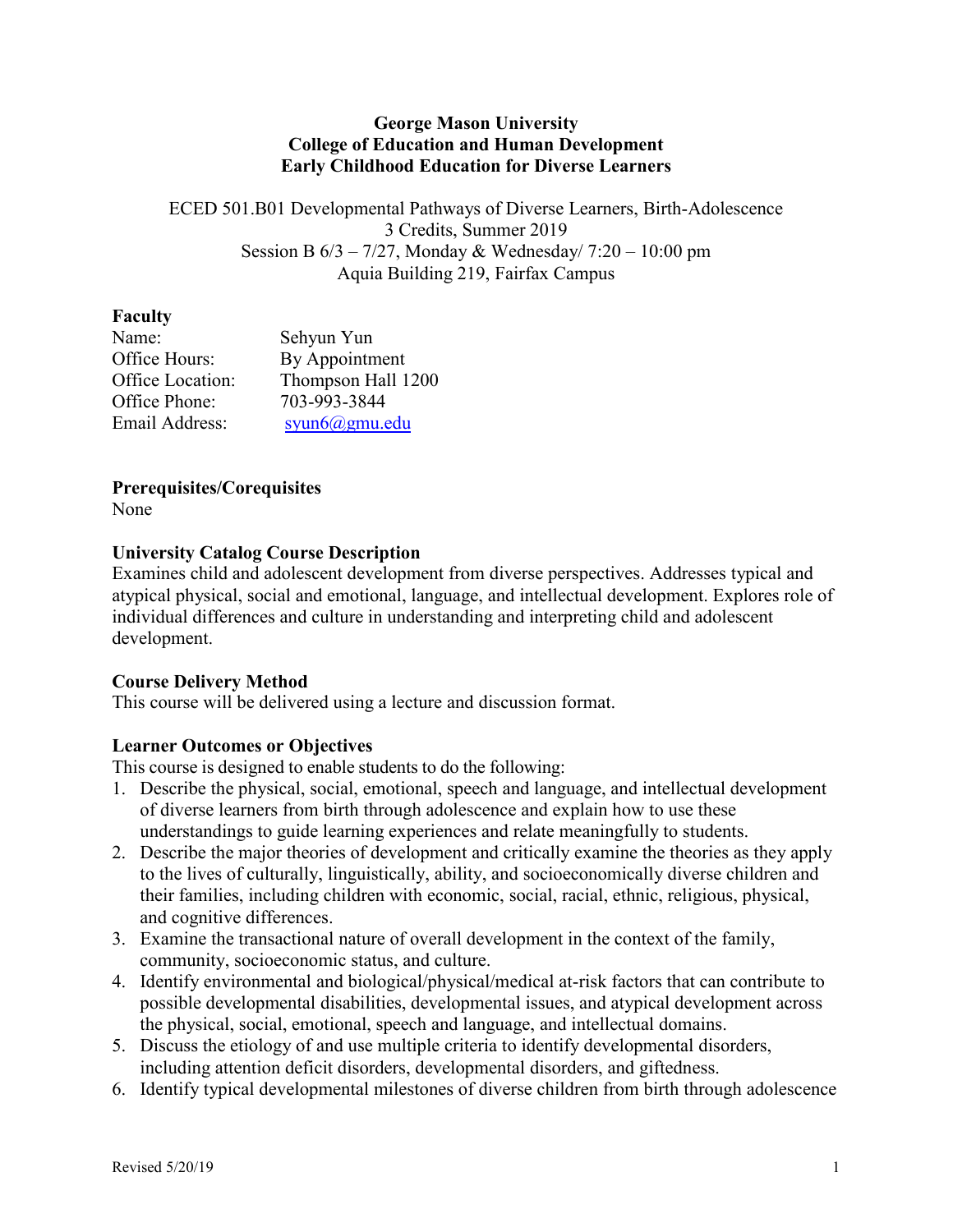and their cultural and socioeconomic variations.

- 7. Observe and describe overall development in the physical, intellectual, speech and language, social, and emotional domains as it occurs in natural environments and through play.
- 8. Exhibit standards of professionalism, ethical standards, and personal integrity in interactions with classmates, the instructor, and others.
- 9. Use writing as an instructional and assessment tool to generate, gather, plan, organize, and to communicate for a variety of purposes; integrate correct written conventions (i.e., grammar, usage, mechanics, and spelling); and format using current APA style.

**Professional Standards –** Virginia Professional Studies Competencies, Virginia Early Childhood Special Education Endorsement Competencies, Virginia Early/Primary Education PreK-3 EPK3 Endorsement Competencies, Interstate Teacher Assessment and Support Consortium (InTASC) Standards, Council of Exceptional Children (CEC) and Division of Early Childhood (DEC) Standards, and National Association for the Education of Young Children (NAEYC) Standards

Upon completion of this course, students will have met the following professional standards:

#### **Virginia Professional Studies Competencies**

Human Growth and Development (Birth Through Adolescence)

#### **CEC Standard Elements**

*CEC 1.1 Beginning special education professionals understand how language, culture, and family background influence the learning of individuals with exceptionalities. CEC 1.2 Beginning special education professionals use understanding of development and individual differences to respond to the needs of individuals with exceptionalities.*

#### **NAEYC Standard Elements**

*NAEYC 1a Knowing and understanding young children's characteristics and needs. NAEYC 1b Knowing and understanding the multiple influences on development and learning.*

## **Required Texts**

American Psychological Association. (2010). *Publication manual of the American Psychological Association* (6th ed.). Washington, DC: Author. ISBN: 978143380562

Lightfoot, C., Cole, M., & Cole. S. (2018). *The development of children* (8th ed.). New York, NY: Worth. ISBN: 9781464178863

See Class Schedule for selected Position Statements from the Division of Early Childhood Education (DEC) of the Council for Exceptional Children (CEC), and the National Association for the Education of Young Children (NAEYC), National Association for Gifted Children (NACG)

This course also requires reading published journal articles on human development. Example journals include the following: *Early Education and Development*, *Child Development*, and *Human Development*. These and other journals are available on the Mason library website.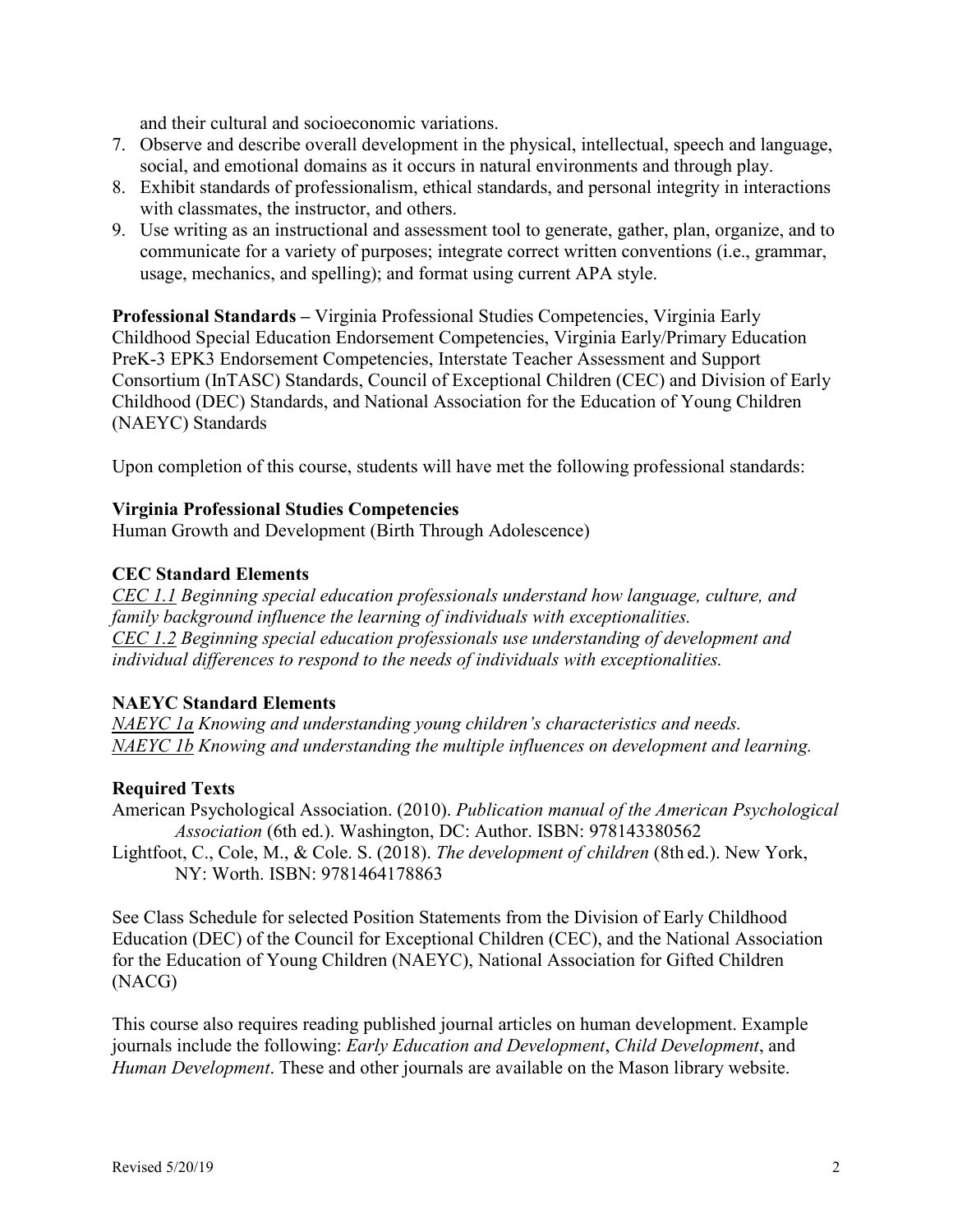#### **Course Performance Evaluation**

Students are expected to submit all assignments on time in the manner outlined by the instructor (e.g., Blackboard (Bb), Tk20, hard copy).

| <b>Assignments</b>                              | <b>Due Date</b>    | <b>Points</b> |
|-------------------------------------------------|--------------------|---------------|
| Attendance and Participation                    | Ongoing            | 15            |
| <b>Developmental Theory Presentation</b>        | June 10 or June 12 | 10            |
| Case Studies Analysis Paper                     |                    |               |
| Part 1: Infant/Toddler<br>$\bullet$             | June 17            | 23            |
| Part 1: Infant/Toddler Revised                  | June 24            |               |
| • Part 2: Preschool                             | July 3             | 23            |
| Part 2: Preschool Revised                       | July 8             |               |
| Part 3: Early Elementary                        | July 17            | 23            |
| Final upload to TK20 (Key Assessment 2: all     | July 22            |               |
| three revised full case studies analyses in one |                    |               |
| document)                                       |                    |               |
| In-Class Adolescent Activity                    | July 15            | 6             |
| <b>TOTAL</b>                                    |                    | 100           |

## • **Assignments and/or Examinations**

#### **Developmental Theory Presentation (10 points)**

In order that all class members leave this course with an overview of the most prominent developmental theories in the field of early childhood education and gain a critical perspective on the values and liabilities of different theories and their application, graduate students will prepare a review of a major developmental theory and associated theorists. Grand theories covered in the text include psychodynamic theories, behaviorist theories, Piaget's constructive theory, and Vygotsky's sociocultural theory. Modern theories covered include evolutionary theories, social learning theories, information-processing theories, and systems theories. Graduate students will select one perspective and prepare a 15-minute presentation that includes at least the following:

- Important theorists within the particular paradigm
- Key tenets of the theory
- How theory explains cultural differences that are apparent in development
- How theory explains variation in development, including disabilities
- Weaknesses and strengths of theory
- The impact of the theory on education
- An interactive activity that highlights some aspect of the theory

Students will create a one-page handout (one copy for each student) summarizing or describing the seven elements of the presentation and including a reference list using APA format. The main source of information will be course textbooks; however, at least one other scholarly source should be consulted and cited.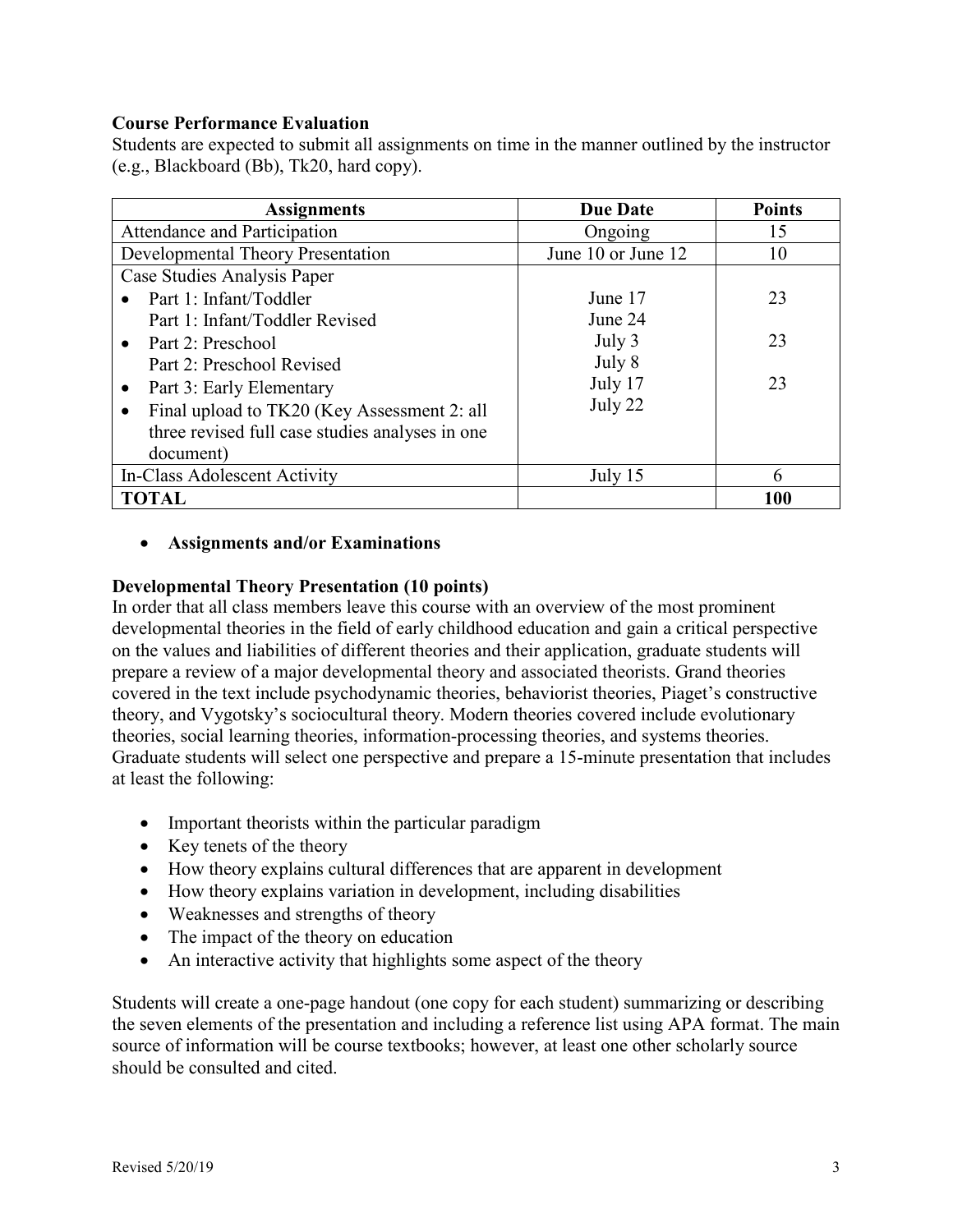## **Understanding and Integrating Developmental Pathways Case Studies Analysis (69 points)**

This is Key Assessment 2 Content Knowledge: Understanding Development and Learning Case Studies Analysis that shows evidence of meeting CEC and NAEYC Standards. Students will submit the case studies analysis in three parts: (a) infant/toddler, (b) preschool, and (c) early elementary. Students will consolidate the three case study analyses into one document and will submit the consolidated document to Tk20 through Blackboard. Final course grades will not be released until the consolidated document is uploaded. The assessment description and scoring rubric are attached. Each case study analysis is worth 25 points and requires the following parts:

- Part 1: Identifying Children's Unique Characteristics and Needs (10 points)
- Part 2: Describing Developmental Theories (6 points)
- Part 3: Multiple Influences on Young Children's Development (7 points)

## **Opportunities to Revise and Resubmit Case Study Analyses (0 points)**

Upon completion of Case Study 1 Infant and Toddlers and Case Study 2 Preschool, students will receive feedback from the course instructor with suggestions for strengthening their discussion of each case study analysis. Instructor feedback is provided to ensure candidates meet expectations as defined in the assessment rubric. Students will use the feedback to revise the case study analyses. Students will resubmit revised Case Study 1 and Case Study 2 to Blackboard by the specified due date. All three Case Studies (e.g. revised infant/toddler, revised preschool, and early elementary) will be consolidated into one document and submitted to Tk20 by the due date indicated on the syllabus.

## **In-Class Adolescent Development and Development of Gifted Students Activity (6 points)**

Students will complete an in-class activity that shows their understanding of (a) adolescent development and (b) the development of gifted students through adolescence, including developmental issues related to gifted education and the use of multiple criteria to identify gifted students.

## • **Other Requirements**

## **Attendance and Participation (15 points)**

Because active participation and engagement are imperative for optimal learning, preparation for and participation in in-class and online activities will be evaluated based on the following criteria:

- Students attend class, arrive on time, and stay for the entire class period.
- Students use laptops and personal devices for instructional purposes only.
- Students complete readings and prepare for class activities prior to class as evidenced by their ability to discuss and write about the concepts presented and examined in the texts as well as participate fully in related activities.
- Students are actively involved in in-class and online learning experiences as evidenced by (a) participating in all activities, (b) engaging in small- and large-group discussions, (c) completing written work related to the activities, and (d) supporting the participation and learning of classmates.
- Students show evidence of critical reflective thinking through in-class and online discussions, activities, and written reflections.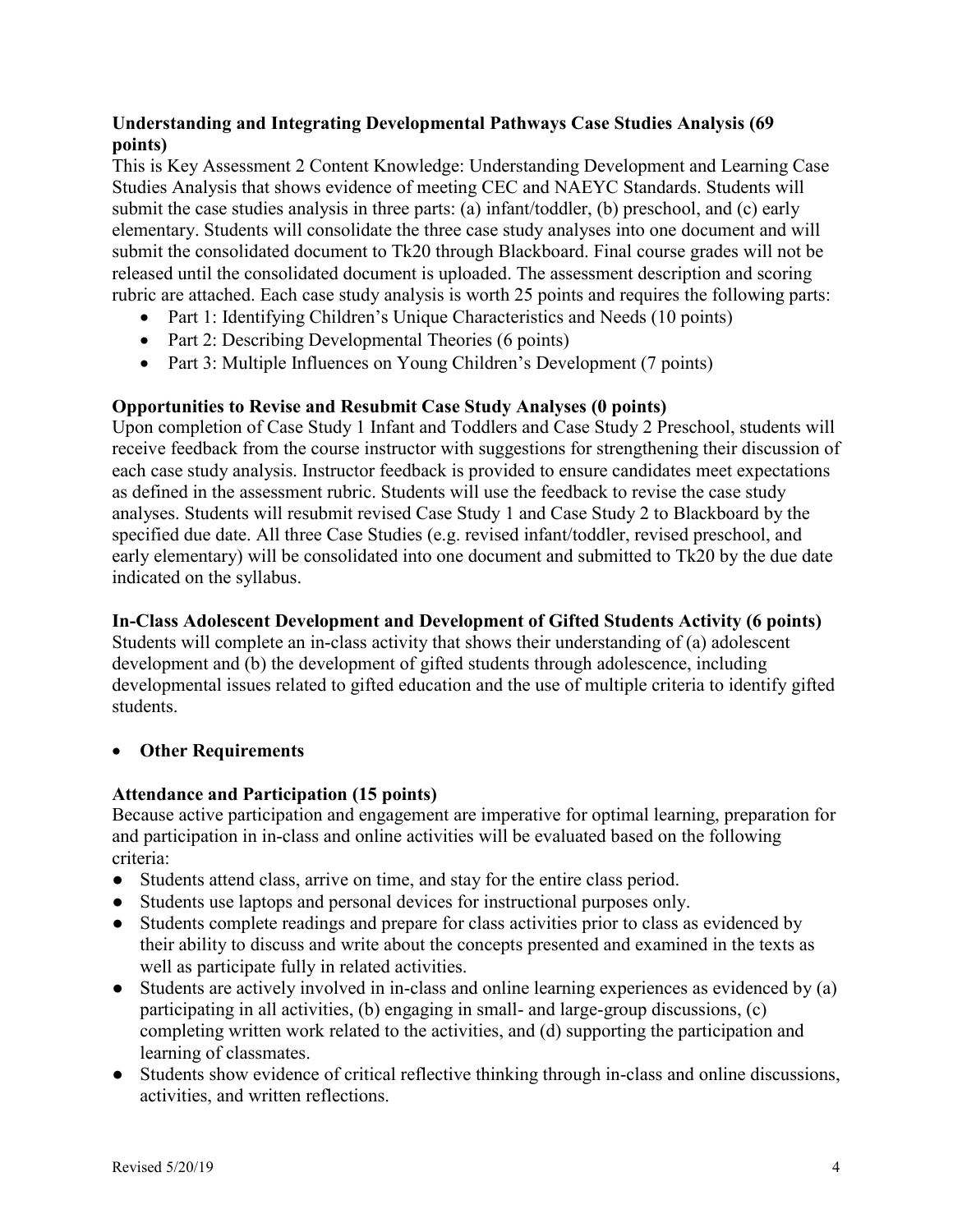- Students display professional dispositions at all times while interacting with the instructor and other students.
- Students complete participation activities across the semester that complement the scheduled course topic. Instructors will periodically collect artifacts from the activities. Students in attendance and who actively engage in the learning experience will receive credit for their efforts. Graded participation activities are not announced and are implemented at the discretion of the instructor.

#### **Written Assignments**

All formal written assignments will be evaluated for content and presentation. The American Psychological Association, Sixth Edition (APA) style will be followed for all written work. All written work unless otherwise noted must be completed on a word processor and should be proofread carefully. (Use spell check!) If students are not confident of their own ability to catch errors, they should have another person proofread their work. When in doubt, they should check the APA manual. Portions of the APA manual appear at the Style Manuals link on the Mason library website at [http://infoguides.gmu.edu/content.php?pid=39979.](http://infoguides.gmu.edu/content.php?pid=39979) Students may consult the Writing Center for additional writing support.

Students will do the following:

- 1. Present ideas in a clear, concise, and organized manner. (Avoid wordiness and redundancy.)
- 2. Develop points coherently, definitively, and thoroughly.
- 3. Refer to appropriate authorities, studies, and examples to document where appropriate. (Avoid meaningless generalizations, unwarranted assumptions, and unsupported opinions.)
- 4. Use correct capitalization, punctuation, spelling, and grammar.
- 5. Type the paper with double spacing, indented paragraphs, 1-inch margins all around, and 12-point Times New Roman font.

## • **Grading**

 $A = 95-100$   $A = 90-94$   $B = 87-89$   $B = 80-86$   $C = 70-79$   $F = 70$ Incomplete (IN): This grade may be given to students who are passing a course but who may be unable to complete scheduled coursework for a cause beyond reasonable control.

All CEHD undergraduate students are held to the university grading policies as described in the Academic Policies section of the current catalog, which can be accessed at [http://catalog.gmu.edu.](http://catalog.gmu.edu/) Those students seeking Virginia initial teaching licensure must earn a Bor better in all licensure coursework.

#### **Professional Dispositions**

Students are expected to exhibit professional behaviors and dispositions at all times. See [https://cehd.gmu.edu/students/policies-procedures/.](https://cehd.gmu.edu/students/policies-procedures/)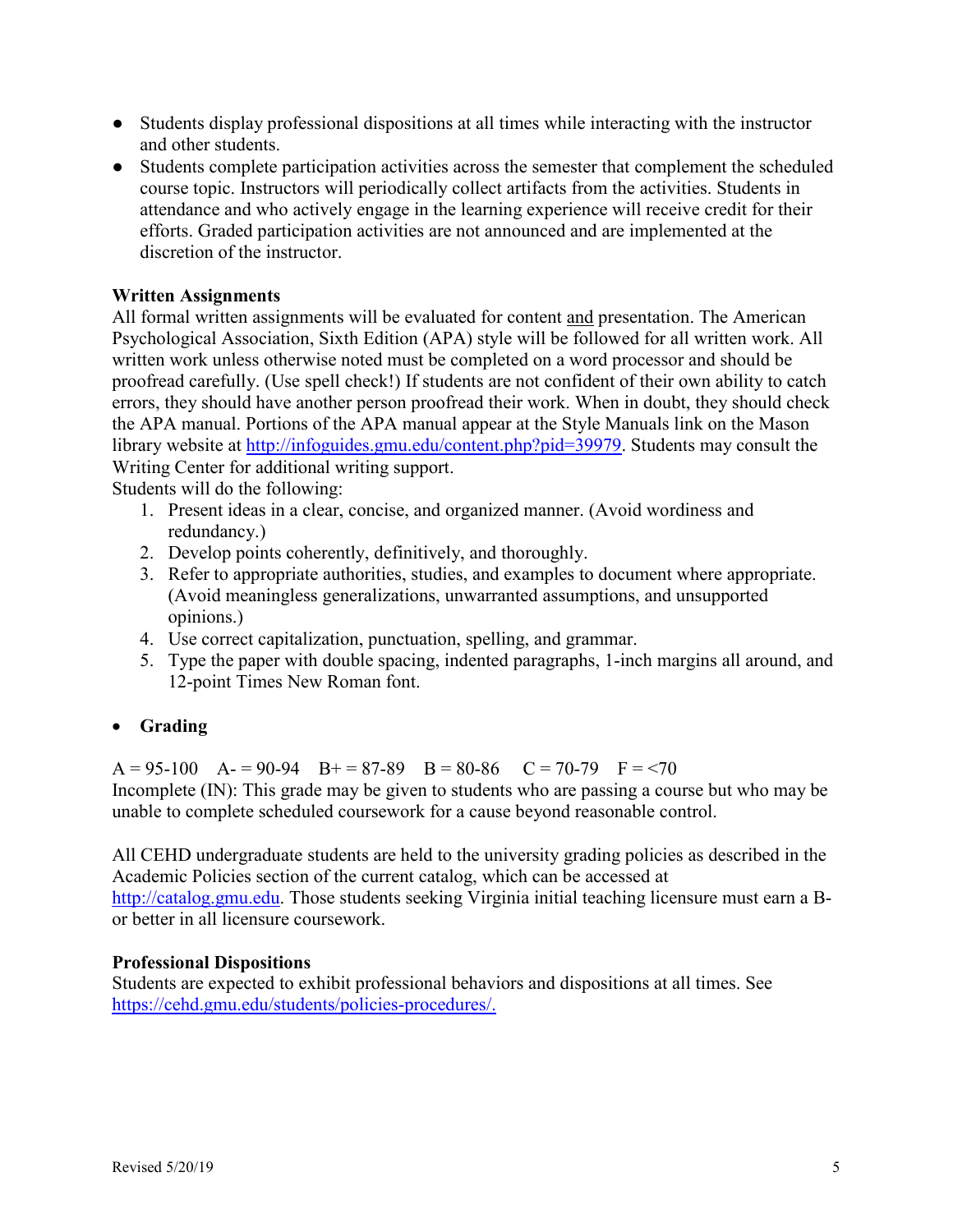# **Class Schedule**

| Date          | <b>Topics</b>                                     | <b>Assignments &amp; Readings Due</b> |
|---------------|---------------------------------------------------|---------------------------------------|
| #1            | Introductions                                     | Lightfoot et al., Chapter 1, 2        |
| <b>Monday</b> |                                                   |                                       |
| June 3        | <b>Syllabus and Assignments Review</b>            |                                       |
|               |                                                   |                                       |
|               | <b>Studying Human Development</b>                 |                                       |
|               | Historical beliefs                                |                                       |
|               | Grand and modern theories of                      |                                       |
|               | development                                       |                                       |
|               | • Methods to study development                    |                                       |
|               | Biological and Cultural Foundations of            |                                       |
|               | Development                                       |                                       |
|               | • Development in the context of culture           |                                       |
|               | Development in the context of family<br>$\bullet$ |                                       |
|               | Biological/physical/medical factors that          |                                       |
|               | contribute to development                         |                                       |
| #2            | Prenatal Development and Birth                    | Lightfoot et al., Chapters 3          |
| Wednesday     | The prenatal period                               |                                       |
| June 5        | Maternal conditions and teratogens<br>$\bullet$   | <b>DEC Position Statement: Low</b>    |
|               | Etiology of developmental disorders               | Birth Weight, Prematurity, and        |
|               | The newborn                                       | <b>Early Intervention</b>             |
| #3            | Infancy: The First Three Months                   | Lightfoot et al., Chapter 4           |
| <b>Monday</b> | Brain development                                 |                                       |
| June 10       | Theories of early development                     | Due in Class - Developmental          |
|               |                                                   | <b>Theory Presentation</b>            |
| #4            | Infancy: Physical and Cognitive                   | Lightfoot et al., Chapter 5           |
| Wednesday     | Development                                       | Due in Class - Developmental          |
| June 12       | Physical growth and brain development             | <b>Theory Presentation</b>            |
|               | Fine and gross motor development<br>$\bullet$     |                                       |
|               | • Cognitive development                           |                                       |
|               | Attention and memory                              |                                       |
|               | Selecting appropriate resources                   |                                       |
| #5            | Infancy: Social and Emotional Development         | Lightfoot et al., Chapter 6           |
| <b>Monday</b> | Infant emotions<br>$\bullet$                      |                                       |
| June 17       | Relationships<br>$\bullet$                        | Due to Bb – CSA-1:                    |
|               | Communication<br>$\bullet$                        | <b>Infant/Toddler</b>                 |
|               | Guide learning experiences                        |                                       |
| #6            | Family, Cultural, and Community Contexts          | Lightfoot et al., Chapter 10          |
| Wednesday     | of Development                                    |                                       |
| June 19       | • Parenting and development                       |                                       |
|               | • Communities and culture influence on            |                                       |
|               | development                                       |                                       |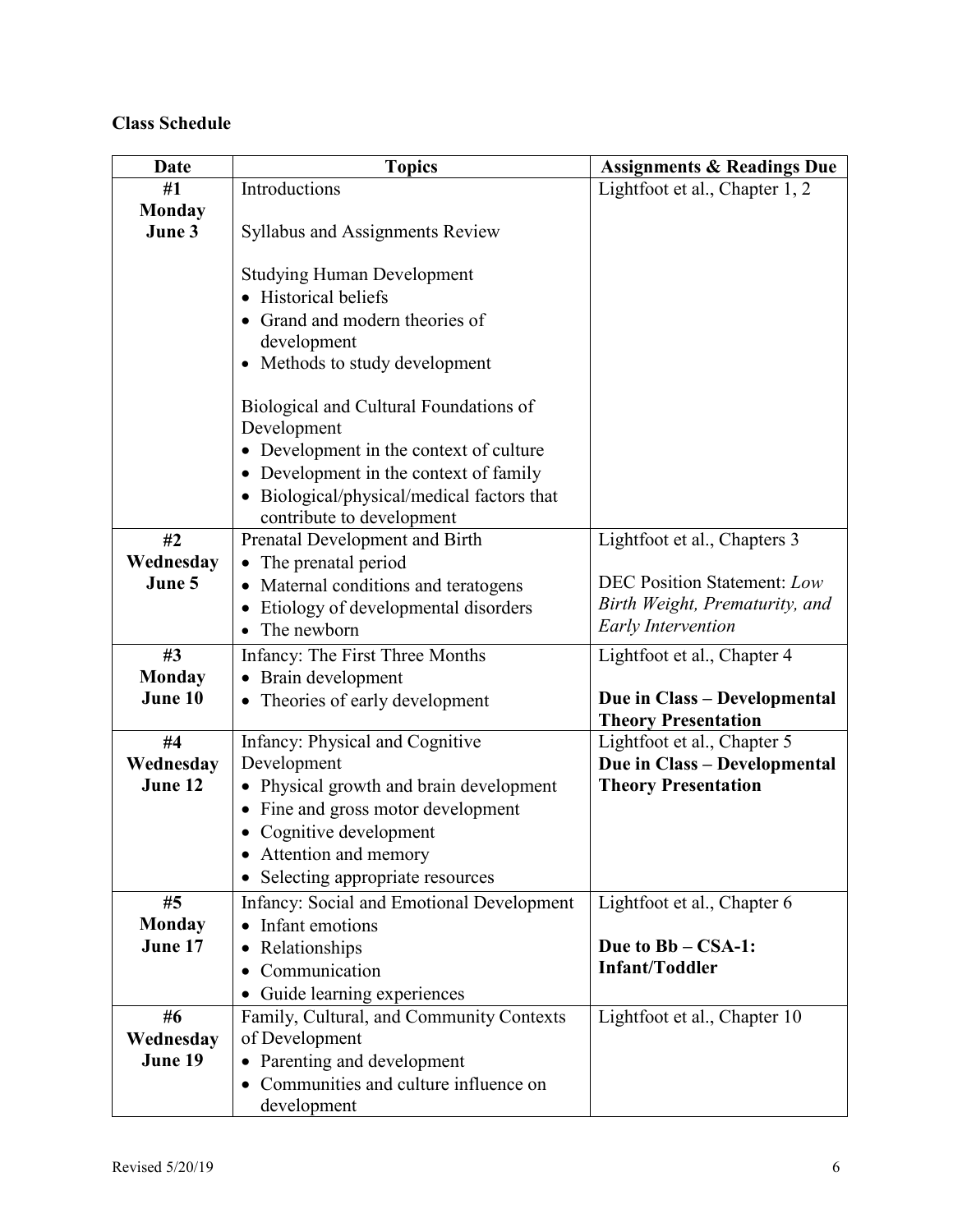|               | • The role of media on early development                           |                                  |
|---------------|--------------------------------------------------------------------|----------------------------------|
| #7            | Early Childhood: Speech and Language                               | Lightfoot et al., Chapter 7      |
| <b>Monday</b> | Acquisition                                                        | Due to Bb - CSA-1 Revised        |
| June 24       | • Phonological, semantic, grammar, and                             |                                  |
|               | pragmatic development                                              |                                  |
|               | • Theories of language acquisition                                 |                                  |
| #8            | Early Childhood: Physical and Cognitive                            | Lightfoot et al., Chapter 8      |
| Wednesday     | Development                                                        |                                  |
| June 26       | Theories of development<br>$\bullet$                               | <b>NAGC Position Statement:</b>  |
|               | Physical growth and health<br>$\bullet$                            | Redefining Giftedness for a      |
|               | Fine and gross motor development<br>$\bullet$                      | New Century: Shifting the        |
|               | • Cognitive development, including students                        | Paradigm                         |
|               | with disabilities/disorders and those who                          |                                  |
|               | are gifted                                                         |                                  |
| #9            | Early Childhood: Social and Emotional                              | Lightfoot et al., Chapter 9      |
| <b>Monday</b> | Development                                                        |                                  |
| July 1        | • Identity and moral development                                   | <b>NAGC Position Statement:</b>  |
|               | • Developmentally appropriate expectations                         | Nurturing Social and             |
|               | for self-regulation and behavior                                   | <b>Emotional Development of</b>  |
|               | Nurturing social and emotional<br>$\bullet$                        | Gifted Children                  |
|               | development, including children with                               |                                  |
|               | disabilities/disorders and those who are                           |                                  |
|               | gifted                                                             |                                  |
| #10           | Applying Development to Learning                                   | <b>NAEYC</b> Position Statement: |
| Wednesday     | Experiences                                                        | Developmentally Appropriate      |
| July 3        | Meeting the needs of culturally,                                   | Practice in Early Childhood      |
|               | linguistically, ability, and                                       | Programs Serving Children        |
|               | socioeconomically diverse children and                             | From Birth Through Age 8         |
|               | their families                                                     |                                  |
|               | • Selecting culturally and linguistically<br>appropriate resources | Due to Bb - CSA-2: Preschool     |
|               | Guiding learning experiences and making                            |                                  |
|               | them meaningful to students, including                             |                                  |
|               | students with developmental                                        |                                  |
|               | disabilities/disorders and those who are                           |                                  |
|               | gifted                                                             |                                  |
| #11           | Middle Childhood: Physical and Cognitive                           | Lightfoot et al., Chapters 11    |
| <b>Monday</b> | Development                                                        |                                  |
| July 8        | Theories of development<br>٠                                       | <b>NAGC Position Statement:</b>  |
|               | • Individual differences, including                                | Identifying and Serving          |
|               | disabilities/disorders and giftedness                              | Culturally and Linguistically    |
|               | Using multiple criteria to identify gifted<br>$\bullet$            | Diverse Gifted Students          |
|               | students, including measuring IQ                                   | Due to Bb - CSA-2 Revised        |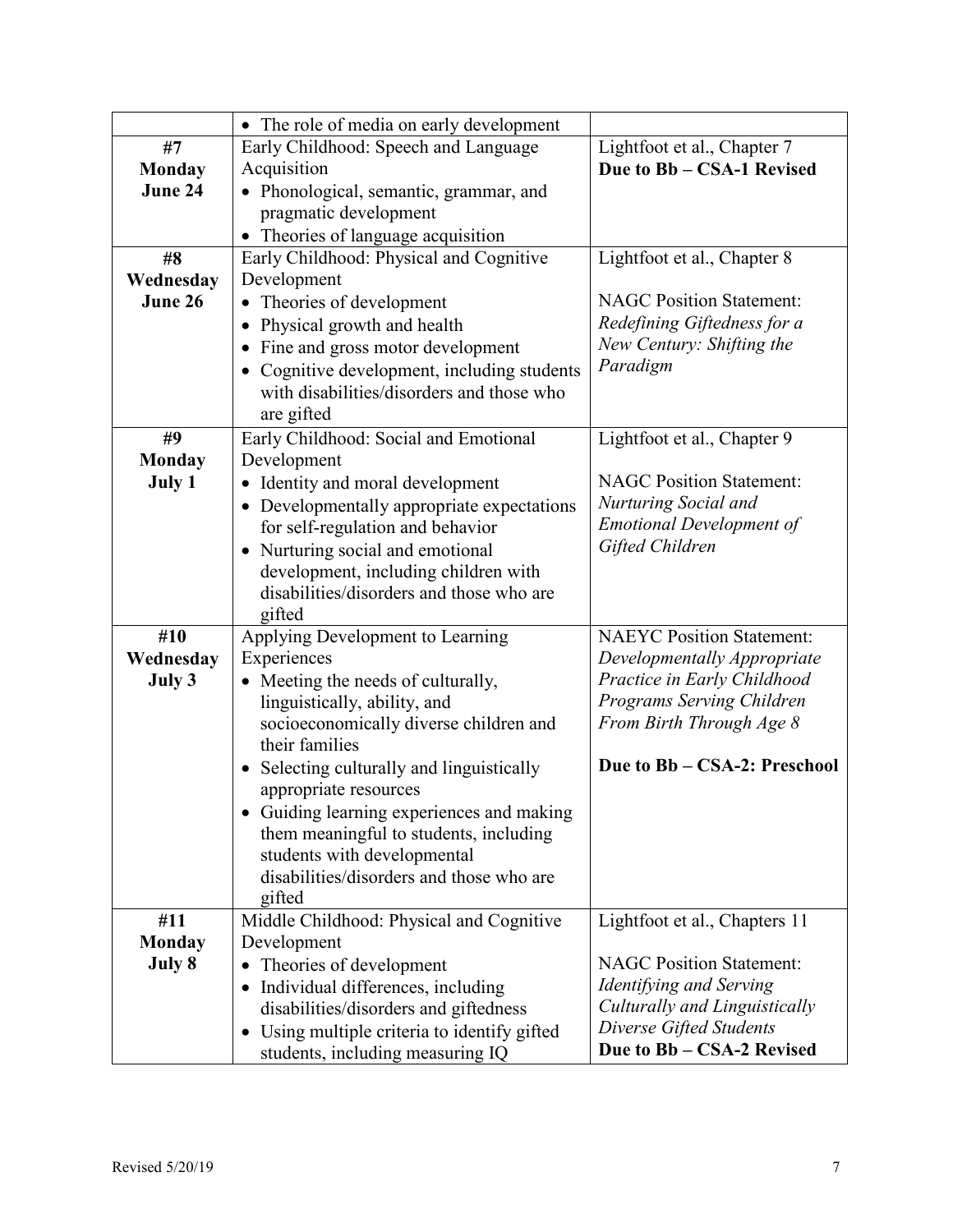| #12            | Middle Childhood: Social & Emotional       | Lightfoot et al., Chapters 13    |
|----------------|--------------------------------------------|----------------------------------|
| Wednesday      | Development                                |                                  |
| July 10        | Theories of development                    |                                  |
|                | Moral development                          |                                  |
| Online         | Parental and peer influence                |                                  |
| <b>Session</b> |                                            |                                  |
| #13            | Middle Childhood: School as a Context for  | Lightfoot et al., Chapter 12     |
| <b>Monday</b>  | Development                                |                                  |
| July 15        | • School readiness                         |                                  |
|                | • Addressing developmental                 |                                  |
|                | disabilities/disorders, giftedness, and    |                                  |
|                | developmental differences in schools       |                                  |
| #14            | Adolescence: Physical and Cognitive        | Lightfoot et al., Chapter 14, 15 |
| Wednesday      | Development                                |                                  |
| July 17        | Theories of development                    | Due to Bb by the end of class    |
|                | Puberty and physical development           | - In-Class Activity              |
|                | Moral development<br>$\bullet$             | Due to Bb - CSA-3: Early         |
|                |                                            | Elementary                       |
|                | Adolescence: Social and Emotional          |                                  |
|                | Development                                |                                  |
|                | • Regulating emotions                      |                                  |
|                | Parent and peer relationships<br>$\bullet$ |                                  |
|                | Identity<br>$\bullet$                      |                                  |
| <b>Monday</b>  | Finals week - no class                     | Due to Tk20 on Bb - Full         |
| July 22        |                                            | <b>CSA Paper</b>                 |

Note: Faculty reserves the right to alter the schedule as necessary, with notification to students.

## **Core Values Commitment**

The College of Education and Human Development is committed to collaboration, ethical leadership, innovation, research-based practice, and social justice. Students are expected to adhere to these principles: [http://cehd.gmu.edu/values/.](http://cehd.gmu.edu/values/)

## **GMU Policies and Resources for Students**

## *Policies*

- Students must adhere to the guidelines of the Mason Honor Code (see [https://catalog.gmu.edu/policies/honor-code-system/\)](https://catalog.gmu.edu/policies/honor-code-system/).
- Students must follow the university policy for Responsible Use of Computing (see [http://universitypolicy.gmu.edu/policies/responsible-use-of-computing/\)](http://universitypolicy.gmu.edu/policies/responsible-use-of-computing/).
- Students are responsible for the content of university communications sent to their Mason email account and are required to activate their account and check it regularly. All communication from the university, college, school, and program will be sent to students **solely** through their Mason email account.